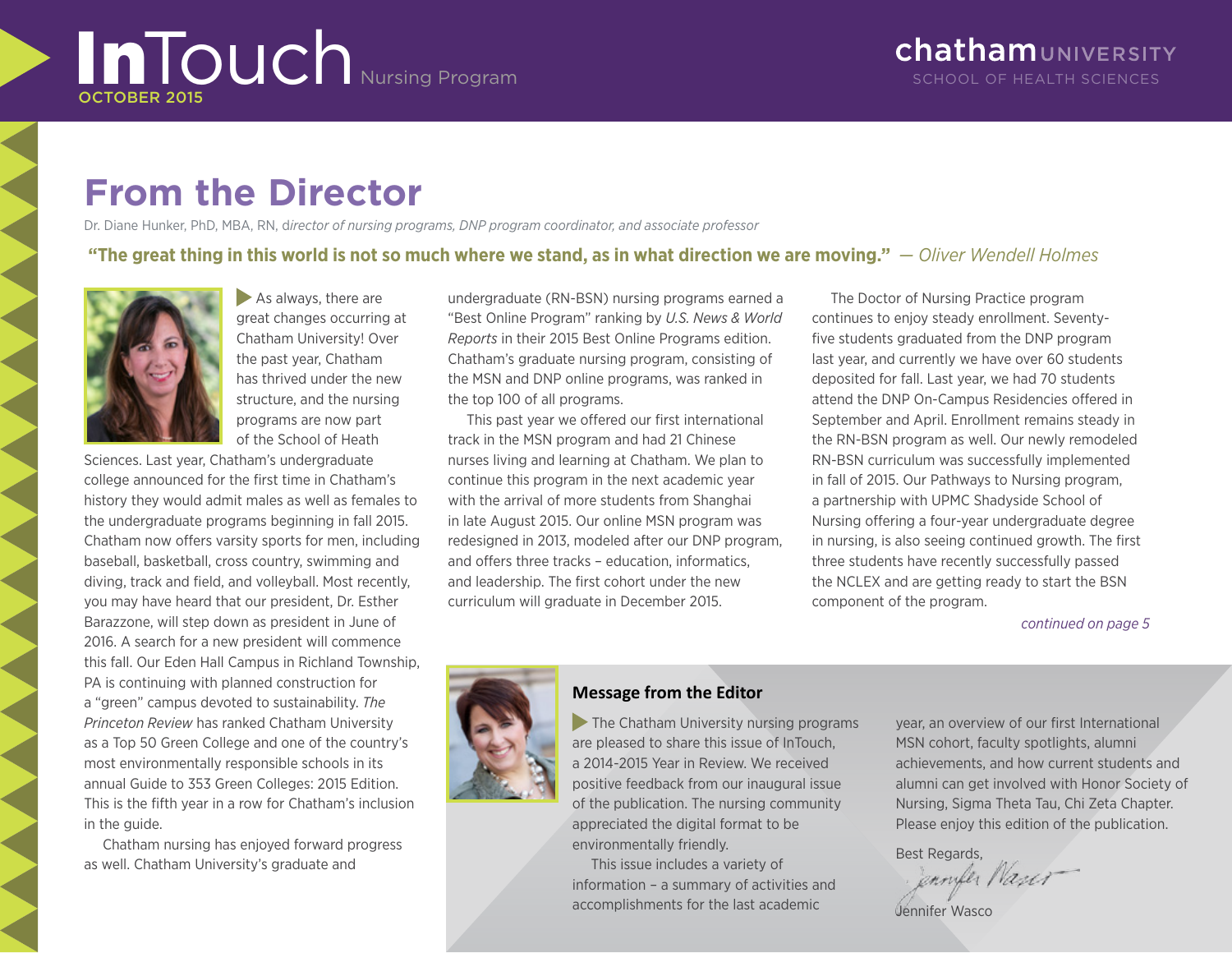# FACULTY SPOTLIGHT

### **Dr. Emily Hopkins, Ph.D., RN, WHNP, FNP-BC, Assistant Professor**



**Dr.** Emily Hopkins has been in the nursing profession for 18 years. Her educational training consists of a BSN from Edinboro University of Pennsylvania, and an MSN as a Family Nurse Practitioner, a Post-Master's Certificate in Women's Health, and a Ph.D. in Nursing with a Health Care Genetics minor from the University of Pittsburgh.

A year after the completion of her Ph.D., she was selected by the University of Pittsburgh's School of

Nursing to be a Postdoctoral Scholar on a funded T32 training grant which focused on genomic research and training for nurses. While in training, Dr. Hopkins' work focused on behavioral genetics among the cleft lip and palate population.

In June 2010, she was chosen to participate in the Summer Genetics Institute at the National Institute of Health as part of her postdoctoral preparation. This one-month intensive program assisted in building a foundation in molecular genetics for use in research and clinical practice.

Shortly after completion of her postdoctoral training, Dr. Hopkins joined Chatham University as an assistant professor of nursing. She is full-time faculty for the DNP and MSN programs, and her scholarship encompasses genomic, behavioral, and environmental threats from prematurity and congenital malformations.

In addition to her educational accomplishments, Dr. Hopkins has been practicing in OB/GYN primary care as a board certified family nurse practitioner at Magee Women's Hospital of UPMC for 12 years.

#### AVAVAVAVAVAVAVAVAVAVAVAVAVAVAVAVAVAVA

Chatham University nursing programs would like to acknowledge Dr. Emily Hopkins for being nominated for the 2015 Camoes of Caring® Nurse Educator Award. The future of nursing relies on the quality of instruction nursing students receive from today's expert nurse educators. Dr. Hopkins will be honored at the yearly Camoes of Caring Gala at the David L. Lawrence Convention Center in Pittsburgh on November 7, 2015. It is anticipated more than 1,000 hospital CEOs, CFOs, administrators and nursing professionals will attend the esteemed event. Dr. Hopkins has set a high standard for the nursing profession, and we are privileged to be her colleagues.

### **Dr. Shelley Watters, DNP '08, RN, NE-BC, Adjunct Professor**



Dr. Shelley Watters has been working in the nursing profession since 1987. Currently, her responsibilities are director of organizational development, nursing education and research and program director of Magnet at UPMC Shadyside. Fostering professional development, nursing research and promoting evidence-based practice in nursing is a passion. Shelley has had success of implementing a shared leadership model to further impact nursing leadership

at the bedside. In 2006, she began her journey of working with the nurses at UPMC Shadyside to obtain Magnet designation. Employee engagement, and in particular nurse engagement, has been an area of interest and she has written

successful small grants to support her work in this area to sustain and widen the perception of nurses at the bedside in delivering safe and quality care. Recently she has been invited to share her leadership philosophy on healthcare reform; how it impacts the bedside nurse and how nurses must not only be informed but have access to organizational resources that impact their delivery of care.

Dr. Watters obtained a graduate degree in nursing with a focus on nursing leadership and organizational development (2004) and completed a Doctorate in Nursing Practice in August of 2008. She has presented her work nationally and internationally and continues to publish, serve as adjunct faculty teaching leadership courses, as well as serving on the editorial boards of Nursing Journals and the PA State Nurses Editorial Advisory Board.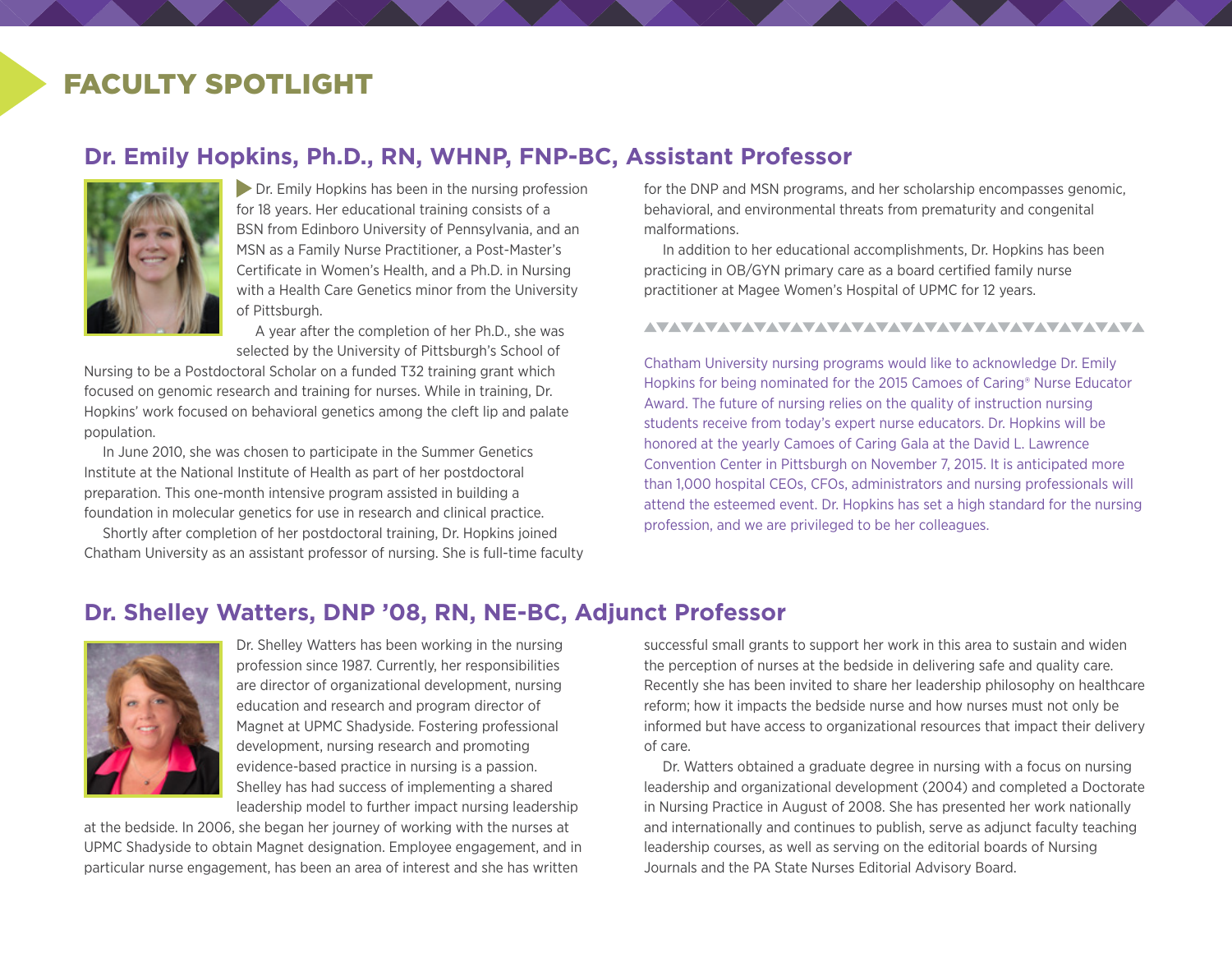# RECENT FACULTY AND STAFF SCHOLARSHIP

### **Peer-Reviewed Publications**

**Doas, M.** (2015). Are We Losing the Art of Actively Listening to Our Patients? Connecting the Art of Active Listening with Emotionally Competent Behaviors. *Open Journal of Nursing, 5,* 566-570.

**Doas, M.** (2015). Emotionally Competent Behaviors and Nurse Bullying: Is There a Direct Link? *Open Journal of Psychiatry, 5,* 56-59.

**Hopkins, E. E., Wolf, D. M., Slade, J. D., Spadaro, K. C., Hunker, D. F., & Doas,** 

**M.** (January 9, 2015). Creating a virtual nursing honor society: Key technology design considerations. *Journal of Nursing Education and Practice* (JNEP), *5*(2), 131-135. doi: 10.5430/jnep.v5n2p131. Available at: [http://dx.doi.org/10.5430/jnep.](http://dx.doi.org/10.5430/jnep.v5n2p131) [v5n2p131](http://dx.doi.org/10.5430/jnep.v5n2p131)

**Hunker, D.F.,** Gazza, E.A., Shellenbarger, T. (2014). Evidence-based knowledge, skills and attitudes for scholarly writing development across all levels of nursing education. *Journal of Professional Nursing, 30*(4), 341-346.

**Rittle, C**. (2014). Can Increasing Adult Vaccination Rates Reduce Lost Time and Increase Productivity? *Workplace Health & Safety, 62*(11), 468-474.

**Rittle, C**., Lang, Y., & Wenskovitch, J. (2014). Tdap: The Need to Educate and Immunize. *Workplace Health & Safety, 62*(12), 508-516.

**Robb, M**., & Shellenbarger, T. (2014). Influential factors and perceptions of ehealth literacy among undergraduate college students. *Online Journal of Nursing Informatics, 18*(3).

**Robb, M**., & Shellenbarger, T. (2014). Strategies for searching and managing evidence-based practice resources. *The Journal of Continuing Education in Nursing, 45*(10), 461-466.

Shellenbarger, T., & **Robb, M.** (2015). Collaborative writing: Strategies to promote successful shared authorship. *Nurse Author & Editor, 25*(2).

Shellenbarger, T., & **Robb, M.** (2015). Technology-based strategies for promoting clinical reasoning skills in nursing education. *Nurse Educator, 40*(2), 79-82.

Koharchik, L., Caputi, L., **Robb, M**., & Culleiton, A. (2015). Fostering clinical reasoning in the clinical setting. *American Journal of Nursing, 115*(1), 58-61.

Conroy, M. B., Sward, K. L., **Spadaro, K. C.**, Tudorascu, D., Karpov, I., Jones, B. L., … Kapoor, W. N. (2014). Effectiveness of a physical activity and weight loss intervention for middle-aged women: Healthy bodies, healthy hearts

randomized trial. *Journal of General Internal Medicine, 30*(2), 207-213. doi: 10.1007/s11606-014-3077-5. Available at: [http://link.springer.com/article/10.1007/](http://link.springer.com/article/10.1007/s11606-014-3077-5) [s11606-014-3077-5](http://link.springer.com/article/10.1007/s11606-014-3077-5)

Haines, J., **Spadaro, K. C.,** Choi, J., Hoffman, L. A., & Blazek, A. M. (2014). Reducing stress and anxiety in caregivers of lung transplant patients: Benefits of mindfulness meditation. *International Journal of Organ Transplant Medicine, 5*(2), 50-56.

Schreiber J, Goreczny A, Bednarek M, Hawkins S, Hertweck M, and **Sterrett S.** (2014). The effects of a single event Interprofessional Education (IPE) experience on occupational therapy students' attitudes toward IPE. *Internet Journal of Allied Health Sciences and Practice, 12*(1).

**Sterrett, S.** (2015). Developing communities of interprofessional practice: Using a communities of practice framework for pre-licensure interprofessional education. *Nurse Educator, 40*(1), E1-E4.

**Wasco, J.** (2015). A nurse consultant's prescription for increasing patient satisfaction. Nurse Leader, 13(2), 69-73. doi:10.1016/j.mnl.2014.07.012

**Wolf, D.,** & Morouse, K., (2015). Using blogs to support informatics nurses' curriculum needs. *OJNI, 19*(2). Available at <http://www.himss.org/ojni>

Olszewski, K. & **Wolf, D**., (2015). Follow Me, Like Me, Tweet Me! Implementing Social Medial into Occupational Health. *Workplace Health & Safety, 63*(6), 240- 244.

### **Faculty Podium, Poster Presentations, Webinars**

**Doas, M**. (2015). *The Power of Actively Listening to the Spoken Word: Creating a Culture of Respect Inclusion, and Empowerment.* Podium Presenter at the UT Health Science Center's 2nd Annual Cultural Inclusion Institute: Valuing the Culture of Women, Lake Buena Vista, FL.

**Fisher, M.D.** (2014). *Professional Value Development in Pre- licensure (ADN, Diploma, and BSN) Nursing Students.* Poster Presentation at St. Margaret Annual Research Conference, Pittsburgh, PA.

**Rittle, C.** (2015). *Assessing the knowledge and acceptance of Tdap booster vaccine by University Faculty and the need for medical staff to administer the Tdap vaccine.* Podium presentation at Chatham University Faculty Lecture Series, Pittsburgh, PA.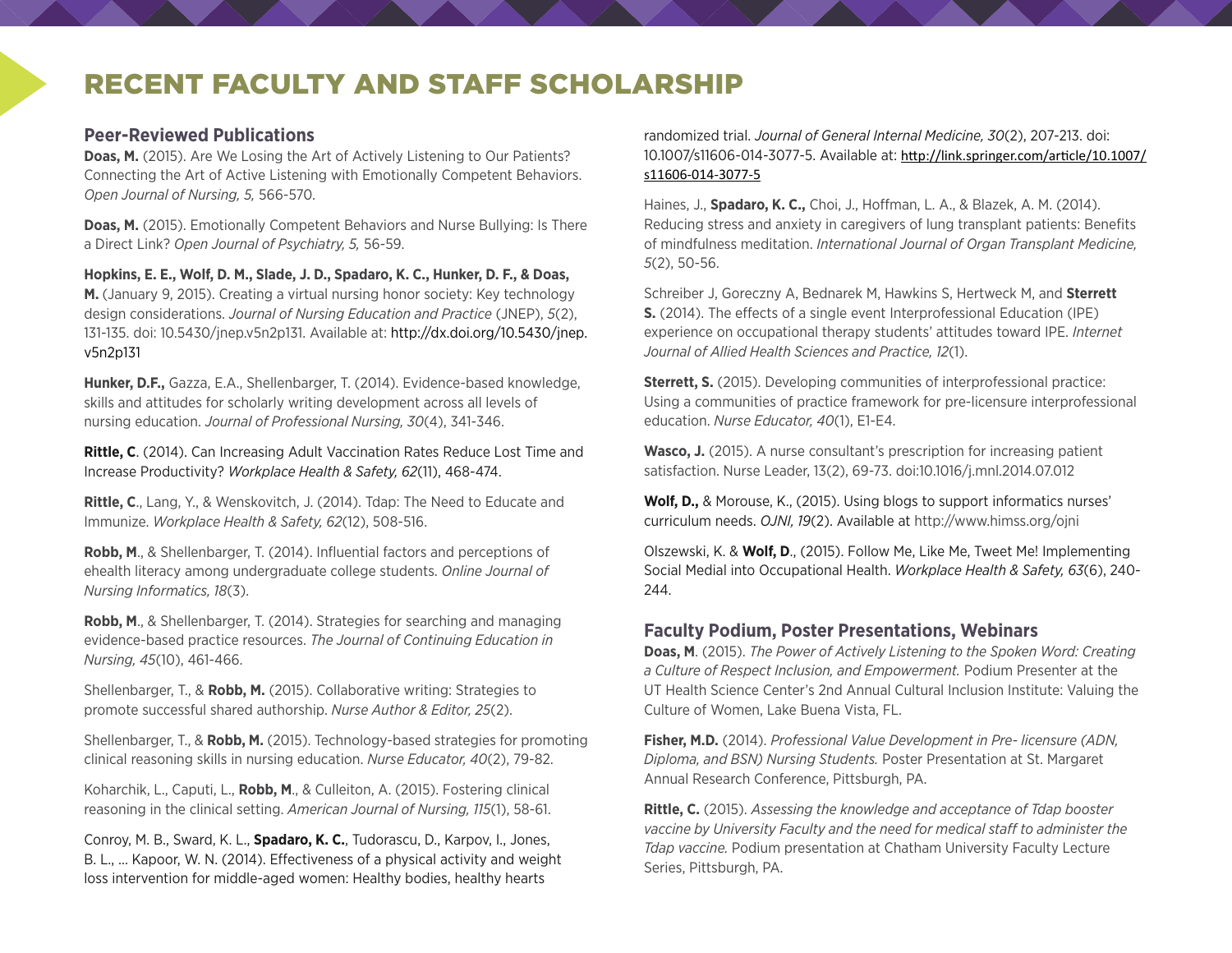# RECENT FACULTY AND STAFF SCHOLARSHIP

**Rittle, C.** (2015). *The Effects of the Environment on Overall Worker Health.* Podium presentation at the AAOHN National Conference, Boston, MA.

**Robb, M.** (2014). *Engagement in Learning: Factors that Influence the Student's Approach.* Poster presentation at the National League for Nursing Summit, Phoenix, AZ.

**Robb, M.** (2015). *Clinical Reasoning: Understanding the Past and Re-Envisioning the Present.* Invited podium presentation at Duquesne University Annual Clinical Adjunct Faculty Luncheon, Pittsburgh, PA.

Shellenbarger, T., & **Robb, M.** (2014). *Shhh Pass it on: Secrets to Successful Mentoring of Future Educators.* Podium presentation at the National League for Nursing Summit, Phoenix, AZ.

**Slade, J.** (2015). *Understanding the culture of "The Curse": Providing holistic care.* Poster presentation at the second annual Cultural Inclusion Institute Conference: Valuing the Culture of Women, Lake Buena Vista, FL.

**Spadaro, K.** (2014). *Mindfulness in Psychiatric Nursing.* Podium presentation at the American Psychiatric Nurses Association-Pennsylvania Chapter's annual conference: The State of the State: Currrent Issues in Psych/Mental Health Nursing, Philadelphia, PA.

**Spadaro, K. & Hunker, D.F.** (2015). *Exploring the Effects of an Online Asynchronous Mindfulness Meditation Intervention on Nursing Students on Stress, Mood, and Cognition.* Podium presentation at American Association of Colleges of Nursing's 2015 Master's Education Conference, St. Petersburg, FL.

**Sterrett , S.** (2014). *Interprofessional learning communities: Supporting the development of competencies and identity.* Poster presentation at the All Together Better Health VII, Pittsburgh PA.

**Sterrett, S.** (2014). *Interprofessional learning community students' perceptions of a case study experience: A qualitative study.* Podium presentation at the All Together Better Health VII, Pittsburgh PA.

**Wolf, D.,** & Olszewski, K. (2014). *Implementing Social Media into Occupational Health Nursing.* Podium presentation at the Northeastern Association of Occupational Health Nurses (NEAOHN) 2014 Annual Conference, Verona, NY.

**Wolf, D.,** & K. Olszewski, K. (2014). *Occupational Health & Social Media: Guiding employees safely.* Podium presentation at the National Safety Council Congress & Expo, San Diego, CA.

**Wolf, D**., & Olszewski, K. (2015). *Occupational Health and Social Media: Guiding Employees Safely.* Podium presentation at SEAK National Workers' Compensation and Occupational Medicine Conference, Chicago, IL

**Wolf, D.**, & Olszewski, K. (2015). *Entering the virtual world: Steps to reimaging the role of the OHN.* Podium presentation at the American Association of Occupational Health Nurses 2015 National Conference, Boston, MA

**Wolf, D**., & Olszewski, K. (2015). Entering the virtual world: Utilizing social media and mobile applications in occupational health. Webinar presentation for National Aeronautics and Space Administration (NASA).

**Wolf, D**., & Olszewski, K. (2015). *Using a smart phone and/or computer to reach workers with health information: 1, 2, 3 steps.* Webinar presentation for the American Association of Occupational Health Nurses Educational Series.

**Wu, H.,** & LaRue, E. (2015). *Barriers and Facilitators of Health Information Exchange (HIE) Adoption in the United States.* Podium presentation at the 48 Hawaii International Conference on System Sciences, Kauai, HI.

Wu, H., Tuite, P., Ren, D., Zinsmeister, G., & Zewe, G. (2015). Implementation of an Early Nurse-led Family Meeting in a Neuroscience Intensive Care Unit (NSICU). Podium presentation at the 2015 National Association of Clinical Nurse Specialists Annual Conference, Coronado, CA.

### **Faculty and Staff Achievements**

**Dr. Chad Rittle** was selected in 2014 as the American Nurses Association (ANA) representative to the Advisory Committee on Immunization Practices (ACIP) – a group of medical public health experts that develop recommendations on how to use vaccines to control vaccine-preventable diseases in the United States; presented a flu shot news segment on WTAE-TV, Pittsburgh, December 4, 2014.

**Dr. Brad Sherrod** is now a council member of the North Carolina Nurses Association DNP Council (July 2015 – Present)

**Jennifer J. Wasco, MSN, RN** in 2014 was appointed as a board member and the web-master for the Annual Greater Pittsburgh Nursing Research Conference.

**Dr. Debra Wolf** is a grant reviewer for the Office of Research and Development for the U.S. Department of Veterans Affairs.

**Dr. Huixin Wu** achieved an Acute and Critical Care Clinical Nurse Specialist (CCNS) Certificate (2015).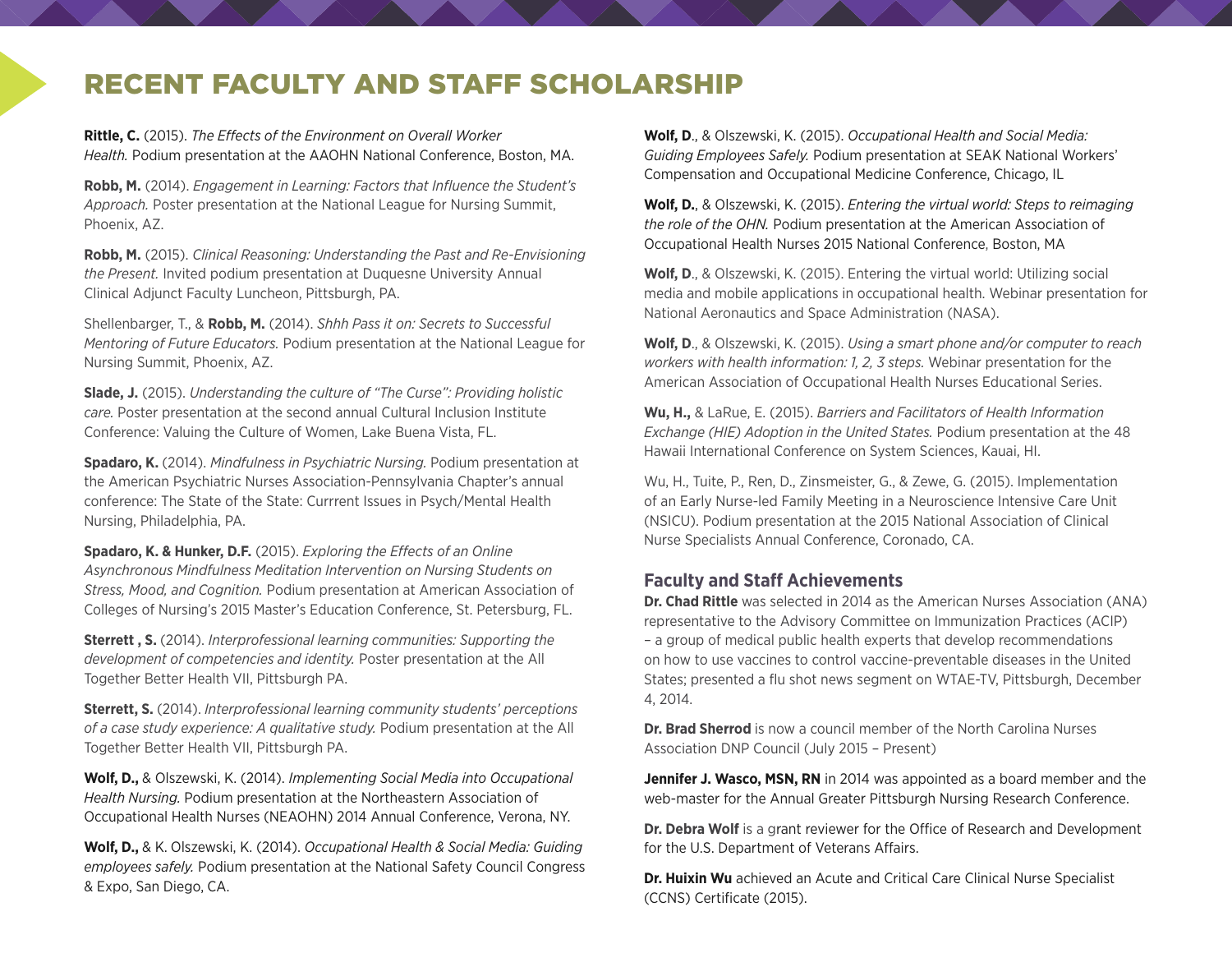# **Ensuring the Quality of Courses, Because it Matters!**

Meigan Robb, PhD, RN, *assistant professor and MSN program coordinator*

 Conveying high standards and upholding rigor are qualities that online nursing programs strive for. One method for assessing the quality and effectiveness of online courses is to seek out external measures. Quality Matters (QM), an international organization representing broad inter-institutional collaboration and shared understanding of online course quality, offers eight general standards that can be used to evaluate the structure, consistency, and ease of use for students in an online course (MarylandOnline, 2014). These standards include a course overview and introduction, learning objectives, assessment

and measurement, instructional materials, course activities and learner interaction, course technology, learner support, and accessibility and usability. In November 2014, the nursing department decided to embark on an innovative initiative to assess and maintain a high level of quality throughout Chatham University's RN-BSN, MSN, and DNP programs. The Nursing Quality Matters Committee (NQMC) was formed to serve as a pilot for exploring the processes involved in developing and implementing strategies to address the standards set forth by QM. To date the nursing program is proud to report,

the NQMC has developed and assisted faculty in implementing strategies to address the first of the eight standards; course overview and introduction. This is quite an accomplishment in a short amount of time. The work of the NQMC and nursing faculty reflect the dedication the nursing program has for supporting excellence in the academic preparation of healthcare professionals.

MarylandOnline. (2014). Quality Matters About Us. Retrieved from [www.qualitymatters.org/about](https://www.qualitymatters.org/about)

#### AVAVAVAVAVAVAVAVAVAVAVAVAVAVAVAVAVAVA

#### *From the Director, continued from page 1*

If you visited us on Chatham campus, you know the nursing programs now reside at Chatham Eastside near Bakery Square. We have been here about a year now, and things are going well. There have been a few changes in department leadership. Dr. Meigan Robb is now the MSN program coordinator. Dr. Debra Wolf was named the international program coordinator. Lora Walter, MSN, RNC was named the pathways to nursing coordinator.

With the aging of the population, more insured Americans needing healthcare, an increase in chronic healthcare conditions resulting in increased morbidity and mortality, the aging of the nursing workforce, the increasing complexity of systems and technology, and the focus on healthcare safety and quality, a need presents more than ever for nurses to continue with their education. Chatham is positioned well to provide quality online education for all nurses wanting to move in the right direction. The change is here, and we are ready!

Sincerely,

expt Husber.

Dr. Diane Hunker

### **Philanthropic Gifts Dr. Richard J. Schilling and Barbara Whiteside Schilling Pathways to Nursing Scholarship**

Barbara Whiteside Schilling '50 and Dr. Richard Schilling have established the Dr. Richard Schilling and Barbara Whiteside Schilling Pathways to Nursing Scholarship at Chatham University. This fund will award \$10,000 per year to one eligible student during their final year of study when they enter the BSN component of Pathways to Nursing. The first scholarship will be awarded to Ms. Megan Blauser this fall for the 2015-16 academic year.

The Schillings established this scholarship to honor and support Pathways to Nursing students who passed the NCLEX licensing exam and are licensed as a Registered Nurse (RN). They hope this assistance will enable the recipient to concentrate on his or her studies rather than finances during their final year as they complete their BSN degree.

The Schillings also fund the Barbara Whiteside Schilling '50 Scholarship Fund, the Dr. Richard J. Schilling and Barbara Whiteside Schilling Physician Assistant Fellowship, and the Dr. Richard Schilling and Barbara Whiteside Schilling Doctor of Physical Therapy Fellowship at Chatham University.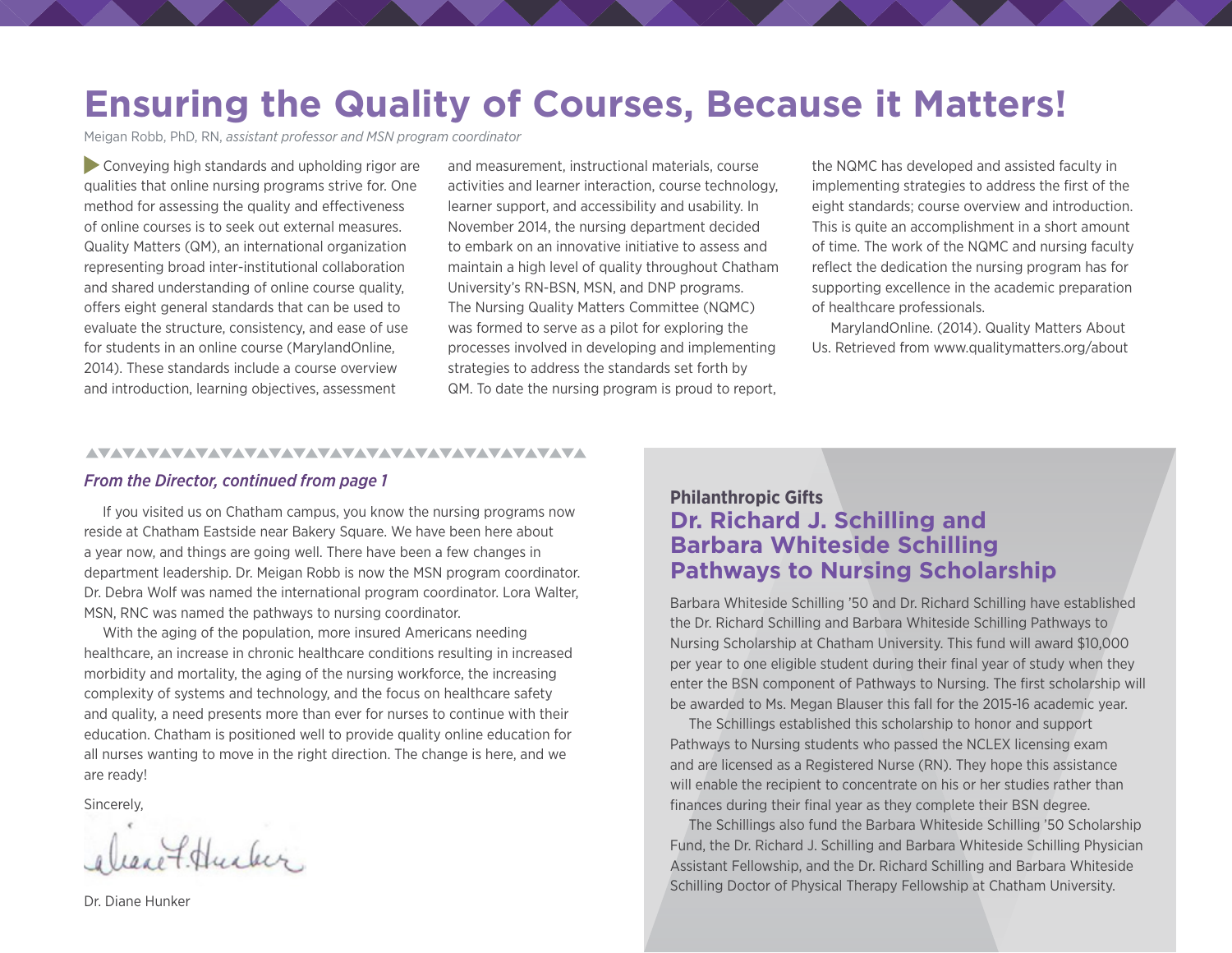## NEW PROGRAMS

# **Inaugural MSN International Graduation**

Debra M. Wolf, Ph.D., RN, *assistant director of nursing programs, associate professor of nursing & international nursing coordinator*

In August of 2014, the first international cohort of BSN-prepared nursing students arrived at Chatham University from Shanghai, China to pursue a master's degree in nursing education. The students represented various organizations from the Shanghai Institute of Health Sciences, a leading pioneer among health care universities in Asia.

The twenty-one students left behind spouses, children, and friends to pursue the yearlong educational journey. The goals were to learn about United States healthcare structure and the relevant challenges facing the nursing community and health care consumers. The students plan to apply American nursing education standards and processes to current practices in China upon returning.

The scholars were required to take four courses per term, with two of the courses consisting of a total of 250 hours of shadowing experience at local healthcare organizations and nursing schools. Each student worked with an assigned preceptor on an educational improvement project currently underway at the organization. The goal of the capstone project was to understand how to identify issues, determine the best intervention to make improvements, how to deploy a project and to measure success. They students leveraged a variety methods to deliver the educational projects such as PowerPoint presentations, videos, and group lectures. The project topics ranged from compassion fatigue, patient and family centered care, interprofessional collaboration and improving patient education for procedures.

In addition to gaining a wealth of information about nursing in the United States, the students also became fluent in reading, writing and speaking the English language. They acquired knowledge about American culture and pursued travel to other cities outside of Pittsburgh. Friendships and a professional network of colleagues were developed.

A year later on August 6, 2015 an inaugural ceremony with over 100 guests in attendance took place to honor the graduates. The ceremony guests included family, friends, preceptors, and faculty, administration, and staff from Chatham University. The students were inducted into the Honor Society of Nursing Sigma Theta Tau, Chi Zeta Chapter and the presentation of diplomas followed. The program concluded with a message from graduate Ms. Jin Yan, MSN, RN to the graduates:

 "To my fellow colleagues, based on our experiences over the last year, we must set our path on a new destination, for we are the future leaders

for China healthcare. Please note, as we transition back to our positions in China, don't be surprised if you are faced with obstacles, questions, and differences. Remember you are not alone, there are 21 of us you can reach out to for support. However, more importantly, remember you now have the skills, tools, and knowledge to lead your organizations. Because every one of us is brave, because we are smart, because we can, and we will make it. Look at us, we made it this far, and as we look into the future, our dreams will continue to come true. Congratulations to all of us, from administration to faculty to students."

The faculty and staff of the nursing programs at Chatham University wish the new alumni a successful future, leading China to a new form of healthcare, allowing nurses to be empowered to lead change using evidence-based practice and sound clinical decision-making.

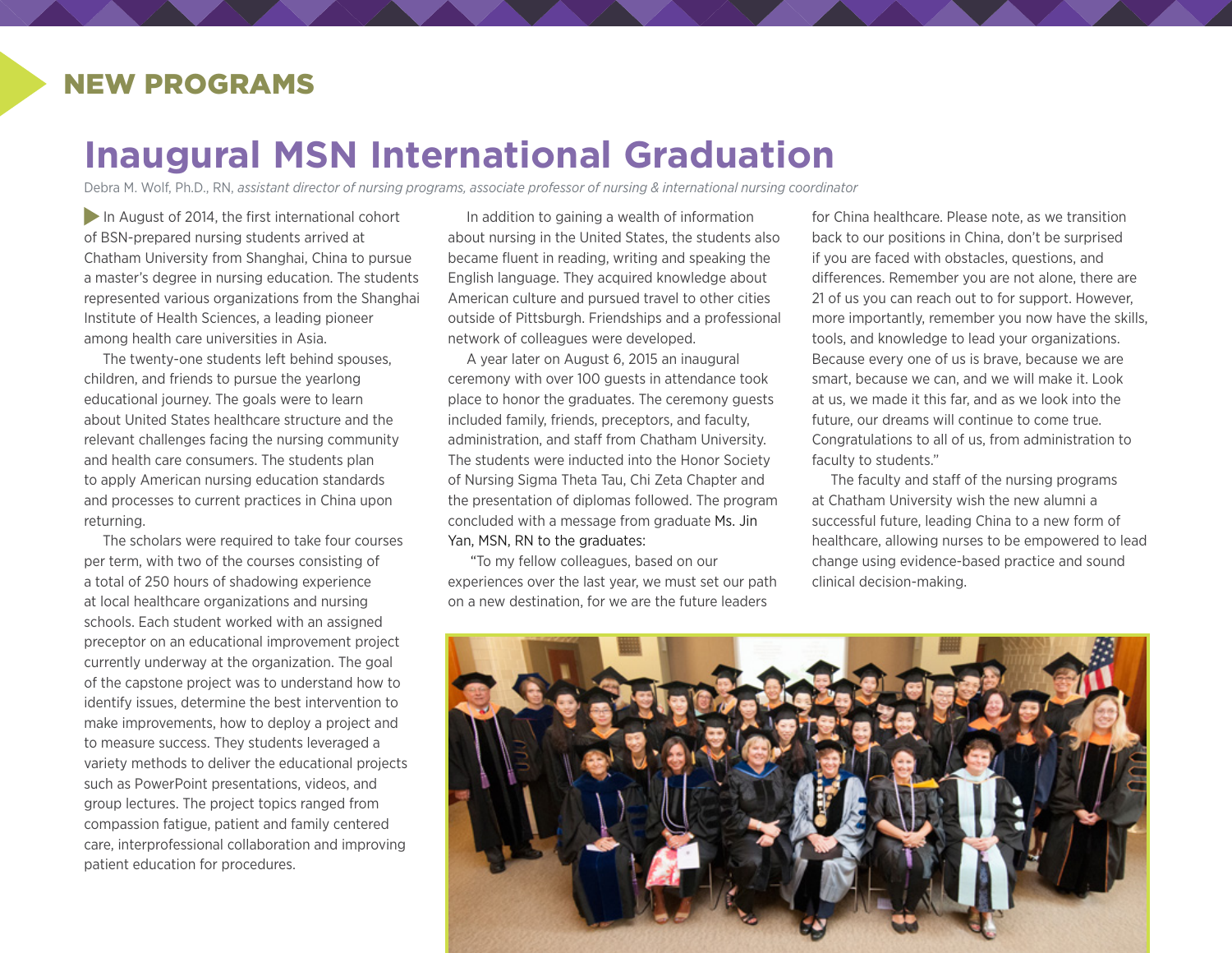## HONOR SOCIETY

# Chi Zeta Chatter

MaryDee Fisher, DNP, RN, CPN, *assistant professor of nursing, Chi Zeta Chapter secretary*

 Chi Zeta completed its inaugural year as an officially chartered chapter of the Honor Society of Nursing, Sigma Theta Tau International (STTI). The goal of the society is to make a difference in global health by supporting the learning, knowledge, and professional development of nurses. Membership opportunity is by invitation and is extended to students, graduate students, faculty, and professional nurses who have demonstrated superior scholastic, leadership, and nursing achievements.

In the spring of 2015, a second membership induction was held bringing the active participation total to over 100 nurses. There were 34 new members welcomed to the chapter on the May 20 induction ceremony. The chapter is pleased to report close to half of the new members were graduate students from the first MSN International

AVAVAVAVAVAVAVAVAVAVAVAVAVAVA

Cohort from Shanghai, China demonstrating our commitment to health internationally.

Later this year, the STTI Biennial Convention will occur in Las Vegas, Nevada. We are proud to have a board member attending the conference to represent Chatham University and the Chi Zeta chapter. The representative will have the opportunity to network with other scholars from around the globe who support the STTI mission of celebrating nursing excellence. The ideas, strategies and excitement to advance the world's health will be brought back and incorporated into Chi Zeta Chapter.

We are excited as we look to grow our chapter. STTI has a lot to offer by being a member with many options available for leadership, scholarship and community service. We can be found on the web at

**VAVAVAVAVA** 



Sigma Theta Tau International Honor Society of Nursing<sup>®</sup>

[chizeta.nursingsociety.org.](http://chizeta.nursingsociety.org/home) The site was named the Circle Website of the Month for January 2015 by STTI. You can also review what STTI offers to you at [www.](http://www.nursingsociety.org/aboutus/pages/aboutus.aspx) [nursingsociety.org/aboutus/pages/aboutus.aspx](http://www.nursingsociety.org/aboutus/pages/aboutus.aspx).

If you are a member of STTI but not part of Chatham University's Chi Zeta chapter, please consider joining our current membership by contacting STTI Membership Services at 888-634- 8174 or [memserv@stti.iupui.edu.](mailto:memserv@stti.iupui.edu) We welcome you to send your ideas to us for programming, collaboration, and scholarship. We will be leveraging technology to reach our global membership. Perhaps you have an interest in our Leadership Corner activities, online journal club, or virtual poster sessions. Think about how you can make a difference, and email Dr. MaryDee Fisher at [mfisher@](mailto:mfisher@chatham.edu) [chatham.edu](mailto:mfisher@chatham.edu) with your ideas.

### **Save the Date: Mental Health Symposium**

The next Chi Zeta chapter event will be a Mental Health Symposium held on October 14, 2015 from 6:30-8:30 p.m. at the Eddy Theatre on the Chatham University campus. Please plan to join your colleagues for an evening of speakers, educational materials, and professional networking. Light refreshments will be served. Stay tuned for additional information and registration.

Save the Date **Mental Health Awareness Symposium** Wednesday, October 14, 2015 **Chatham University, Eddy Theater** 6:00 p.m. **Registration/Refreshments** 6:30-8:30 p.m. - Ian Cummins, RN, Awareness across America: The Strength of a Story - Documentary of three people living with schizophrenia - Closing: Michelle Doas, Ed.D., MSN, RN, Chatham faculty, Bridges of Hope Event is open to all students and community members

Sponsored by Chi Zeta Chapter Sigma Theta Tau International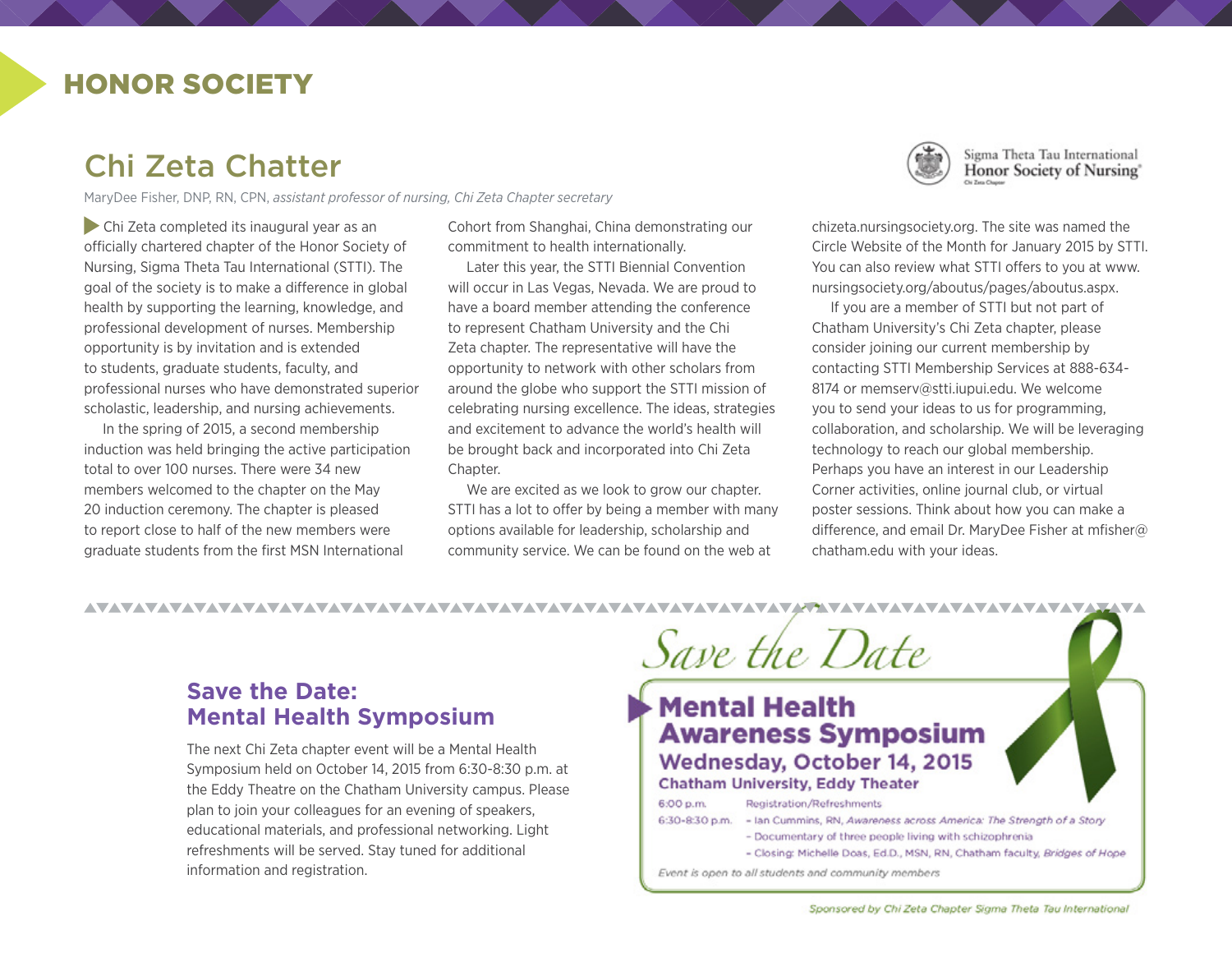## ALUMNI SPOTLIGHT

### **RN-BSN Student Makes Impact on Community**

Dawn Frankeny, RN-BSN '15 created a clinical project that would impact an entire community. Following a tragic murder-suicide involving a woman with dementia and her care-giving husband, Dawn saw a need for caregiver education and support in the community. She was an integral part of the planning, and implementation of the Caregiver Community Resource Event held in October 2014 at Valley Care in Moon Township, PA. Dawn's mission was to bring all local resources for caregivers together under one roof to provide the community with information, connections, and support in light of a tragedy that devastated the community.

More than a dozen vendors took part in the event that was a great success. Banks, chiropractors,

# Expos and organizations address needs of seniors and caregivers

populations, Frankova show is pursue for claimed as<br> $\mathbf{z}$  increased for distinct Labours forms below below that the pursue of Samuel New Yorks and the same of the same of the base of the same of the same of the same of information for the clobely and their complexes were held in Moon. The most stated means of Greater standing means  $\mathcal{O}_\mathbf{S}$  and the contribution of the state from the contribution of the state of the state of the st Monte and most four about November 2.7 or the Montese Installation of the state of the final state of the final state of the state of the state of the state of the state of the state of the state of the state of the state

sed information on sations<br>cols, including "bookboom" conor insure and<br>croings," In addition to<br>canonie alors offered by Rio Aktybanary, awazi<br>Pamphuna state geometra<br>apacks atouted such as the agencies atomics and he are the<br>department of insurance and the<br>department of insurance and the<br>Atomics General and to parent<br>dentity theft and scales clients<br>dentity theft and scales clients Smith any the turned was

"semidefiel" with hondroids<br> $\label{eq:2.1} \begin{array}{l} \mbox{``small, $m$-th model}\\ \mbox{``up, $m$''-th model}\\ \mbox{``down, $m$-th model} \end{array} \begin{array}{l} \mbox{``sub: $m$-th model}\\ \mbox{``sub: $m$-th model}\\ \mbox{``sub: $m$-th model}\\ \mbox{``sub: $m$-th model}\\ \mbox{``sub: $m$-th model}\\ \mbox{``sub: $m$-th model}\\ \mbox{``sub: $m$-th model}\\ \mbox{``sub: $m$-th model}\\ \mbox{``sub: $m$ Another service avenue at the

Valley Case Adail Depeare<br>Seelity on Chemispher Perleasy,<br>coordinated by Dever Peerskerp, dirod mary composible services<br>off a mood frame<br>Frenkoec a student of Chefforts

deid consider." By that **Self ground, Tallac Live** the music providers and manginate. Insulated anyonemy, 1981<br>who units and support their own.<br>children shop with their aping perests and in faces. It characters<br>and declines in their own personal booth afflict many complete

ad declines in their own parsonal bookh affirst many-complexes,<br>ad the effects of empring "herecon" can be demonstrag.<br>While candled in a course theoring on numing and codemonal 34 - chiptony that they rive the entrance contact 274

mains for \$100 to the mean of any counsel forms of the property and contains the second provincial problem of the second second to the second second to the second second to the second second to the second second second to seats to help but seems and their compliants

associate at Luchenne Romania<br>VNA, CCR, Anora Hospice,<br>histogramic Center, and Adversey

attorneys who specialize in elder law, Project Safe Home, FamilyLinks, and the Moon Township Police were amongst the vendors who provided a wide variety of information. Dawn was happy with the collaboration that occurred with the vendors to support the community caregivers across the entire spectrum of needs.

With Dawn and her clinical project at the heart of the community event, Sue Scott, Dawn's preceptor felt the resources provided to the community during the event were invaluable to support caregiving. A community turned a tragedy into a way to better educate and support the caregivers and their unique needs. Dawn, like many of the RN-BSN students, has made a difference in communities across America.

accounting town by provides<br>making grab here, radius<br>mango and other in boxes and<br>produces by focused contracts<br>from the matchest from the product from the space of<br>qualifying weights in under

un program saltet Caraghe<br>Frei bettudins A free scanse

nek meliti e

menth partied to teach "set

**Corp. Burger** world into social services

spaces and the states of the Alephany Gaussy Department of the Alephany Tom States.<br>Allowing Tom States, and the computation is a substitute to the property<br>space of the states and the states are phonon to the state in th reliabled gues missing, transat officers with making equipment<br>sill respond to the general area. Once tuned into the individual's

will togetheld the gamma and concern states that the first definition of the simulation of the state of the state of the state of the state of the state of the state of the state of the state of the state of the state of from , as a decomposition of contrast, and the second state is a subset of the second state  $\Delta t$  , and the second state of the second state of the second state of the second state of the second state of the second state

and Diver md Dorman.<br>Line Story is founder of Mape Grows, a new, neethed fixed

 $\begin{minipage}{0.9\textwidth} \begin{tabular}{|l|p{0.8\textwidth}|} \hline & $0.000000 & $0.000000 & $0.000000 & $0.000000 & $0.000000 & $0.000000 & $0.000000 & $0.000000 & $0.000000 & $0.000000 & $0.000000 & $0.000000 & $0.000000 & $0.000000 & $0.00000 & $0.00000 & $0.00000 & $0.00000 & $0.0000$ 

 $\label{eq:2}$  modulation gapling, and such<br>the particular corresponds to what the space of the state of the<br>particle corresponds to complete the state of the state of the<br>particle corresponds to the first controller than the topial of Spokkley, which also had upraceasives at the expe.<br>Frankery describes Marie Super as the ann's Hi-year-old Frankrey describes Warte Begre as the anni-bilinger data and the state matches that the state of the model contains and poper tensors are the state which Slagger might data has<br>the first model biling of the state which is leper's yearbilal energy.<br>While begins for grower overall attachment from members of the While hoping for granter overall structures from members of the matter of a constant  $\eta$  and the constant pressure of a smaller subdeness of a smaller of the<br>bound and guided gamma to the services that best members that

and these stapped attacks for the maintenancy or theirly films with finding Class Direction.<br>What works (this, Classific Clinder) Manager Theo Royal, Mill, and Classic Michaels, Clint

County Contribute for the Seattless and Book baland from the<br>excluded At the distinguishing a Thyseanald man sat class<br>excluded mather, helping to food her. They come in to to the property matrix the property was been been constant that the same state and the second the state constant of the second theory of the second state of the second state of the second state of the second state of the

Newthetheaster (E1) samproxyptim.com - 35

### **Nurse Entrepreneur creates the Accessible Healthcare Institute™**



The Accessible Healthcare Institute (AHI) empowers healthcare professionals with dynamic education with the use of digital technology. The creative mind behind AHI is Chatham University DNP alumna (2014), Dr. Rachel Silva. She believes nurses

should be empowered to provide evidence-based health care and improve patient health outcomes. Dr. Silva offers a variety of platforms to disseminate health information. Through the AHI website (www. yourahi.org), free educational webinars on topics ranging from health promotion, disease prevention, and the management of chronic illness are readily available. Tweeters can also follow Dr. Silva on twitter (@YourAHI\_org) or at her blog site [\(www.yourahi.](http://www.yourahi.org/blog/) [org/blog/\)](http://www.yourahi.org/blog/). Dr. Silva also offers mobile applications to deliver topics utilizing transformational research to improve healthcare delivery. Her app known as The Nurse Practitioner Show™ is available on the App Store and Google play.

With the world's unlimited access to technology through various avenues, Dr. Silva has taken education online to a unique format. Her ability to bring evidence-based concepts to healthcare professionals may ultimately result in improved patient outcomes. She believes that if it can work in a healthcare setting, then it will work for consumers. It is with this belief that she continues to move Internet-based healthcare learning forward.

en announce. acredutter and cannoter beign<br>potions: and campivors altho<br>anticipate such day, and provides modynation to work domesticity.



Aido, E%, occupational therapies and program coordinates

aways Sunday hand manager months and sure product and philosophical performance (depth and otherwise) of the first details from the  $\Gamma$ 

#### i eripanist 1<br>il. Roman and was to bring of

VIA, OCE, Anera Hopko, Color (1994), Color (1994), Color (1994), Color (1994), Color (1994), Color (1994), Color (1994), Color (1994), Color (1994), Color (1994), Color (1994), Color (1994), Color (1994), Color (1994), Col

n okina 16

**WALCOT R. Ferdiney's** called, built support options

olien which helps seniors<br>olient sensor of message<br>ontation. The monthly<br>tar and calculate below





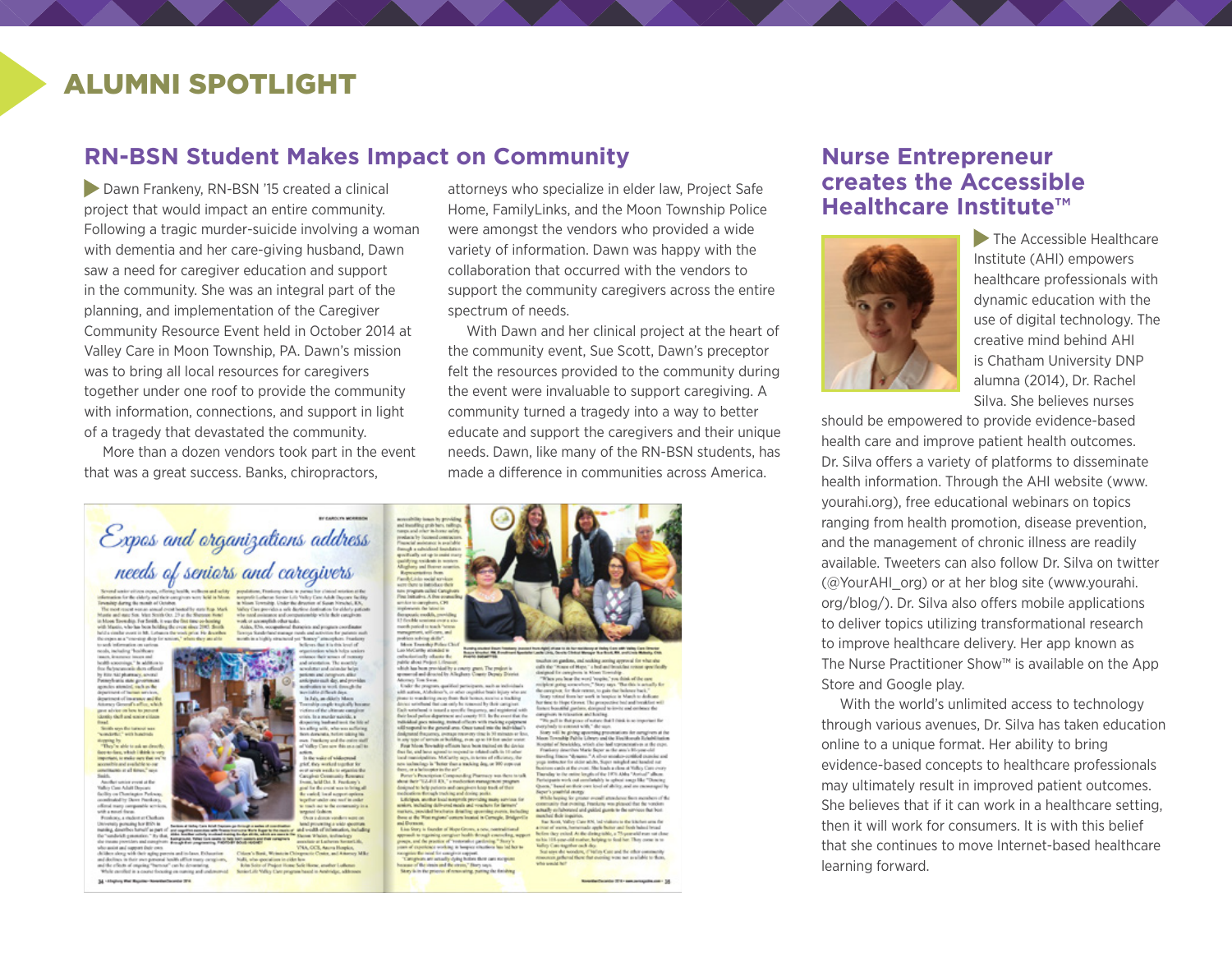## ALUMNI SPOTLIGHT

### **Promoting Effective Patient Communication in Vulnerable Adult Women**



 Dr. Ginny Moore, DNP '12 was awarded funding to replicate her DNP project. The Vanderbilt School of Nursing launched a Scholarly Practice program and Dr. Moore has been chosen to conduct her

project, *Promoting Effective Patient Communication in Vulnerable Adult Women* to in Nashville, TN on the behalf of the program. Her project supports enabling women to obtain pertinent and valuable information from their healthcare providers. These women are encouraged to be more involved

in the dialogue with their physician by asking questions about their health issues and developing a relationship with the provider. Empowerment to have a good patient-provider relationship is key. Dr. Moore uses one-on-one coaching and role playing techniques to develop the women's confidence. She also provides the women with a notebook to chronicle what she teaches, their questions and concerns, and their interactions at their healthcare appointments. These tactics have helped women understand their health on a higher level than they might have otherwise.

Dr. Moore is the women's health nurse practitioner program director and assistant

professor of nursing at Vanderbilt University School of Nursing. In 2012, she graduated with her Doctorate in Nursing Practice from Chatham University. She states "the DNP program at Chatham served as a stepping stone to a level of nursing care that had in many ways been inconceivable to me". As she is seeing patients at The Clinic at Mercury Courts to expand services to the formally homeless, she is fulfilling her advocacy role as a DNP prepared, advanced-practice nurse. We thank her for her dedication to improving the nation's health. To learn more about her project, please visit [http://www.](http://www.vanderbilt.edu/vanderbiltnurse/2014/11/scholarly-works-soar/) [vanderbilt.edu/vanderbiltnurse/2014/11/scholarly](http://www.vanderbilt.edu/vanderbiltnurse/2014/11/scholarly-works-soar/)[works-soar/](http://www.vanderbilt.edu/vanderbiltnurse/2014/11/scholarly-works-soar/)

### 

# **DNP On-Campus Residency Recap**

 Chatham University's School of Health Sciences Doctor of Nursing Practice (DNP) program prepares nurses to practice as experts in the promotion and the use of evidence-based practice in health care delivery systems. The DNP graduate is seen as a leader within the interprofessional team and the larger healthcare community as evidenced by enhanced clinical skills, dissemination of scholarly work, healthcare policymaking, advanced use of technology and the demonstration of professional behaviors that encompass strong ethical, holistic, and organizational values.



Twice per year – in the spring and the fall – DNP students from around the country gather on the Chatham University's Shadyside Campus for a two-day retreat to share their evidencebased practice change project in the format of a poster presentation. During this time, the faculty and staff, peers, colleagues, and the healthcare community have the ability to learn more about the student's clinical and educational endeavors through an interactive dialogue.

**Please keep the Chatham University nursing programs updated with your achievements** – we would like to share your scholarly work and projects with the Chatham University community. Send your stories, news, and publications to **[jwasco@chatham.edu](mailto:jwasco@chatham.edu?subject=Newsletter).**

**Do you have professional news? Are you interested in accessing the online directory? In order to get the most up to date information from your alma mater, please be sure to keep your contact information updated with the Office of Alumni Relations.**

Keep in touch with Chatham and your classmates by visiting **chatham.edu/alumni**. There you can become a member of the alumni directory, view and share classnotes, as well as register and pay for events online! Contact alumni@ chatham.edu for your unique ID needed to login!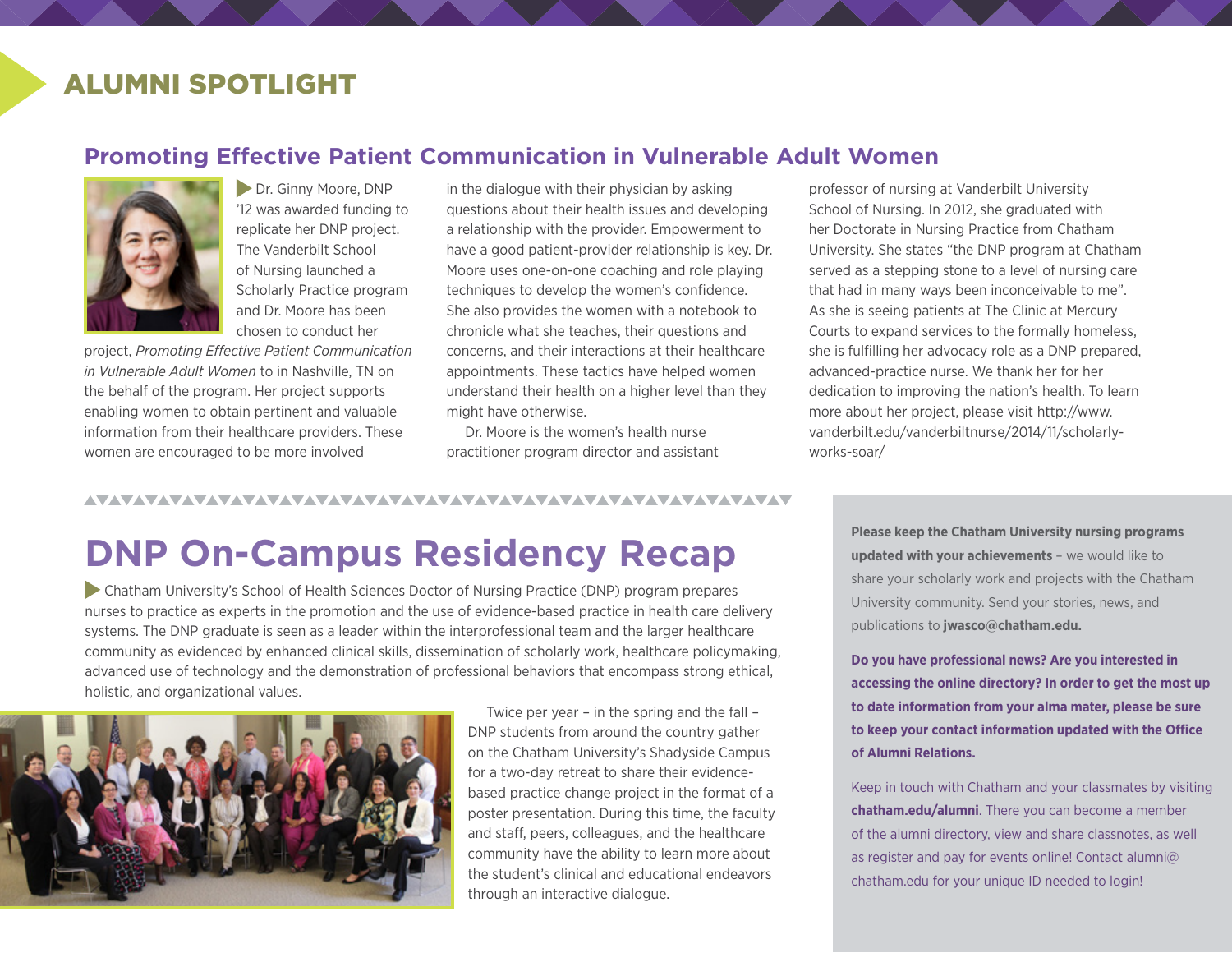## PRECEPTOR SPOTLIGHT

# Gloria Gotaskie, UPMC CancerCenter

Lora Walter, MSN, RN, RNC, *RN-BSN clinical coordinator and pathways to nursing coordinator*



Preceptors for the Chatham University RN-BSN program find the role of being a preceptor satisfying. They are an extension of the nursing faculty and the backbone of the clinical experience. There are preceptors who collaborate

with students several times a year because they find introducing students to new nursing specialties and leadership roles rewarding. Preceptors are compassionate about passing on their knowledge and expertise to the future generation of nurses.

Ms. Gloria Gotaskie, MSN, RN from the UPMC CancerCenter an active preceptor every term. She is dedicated to providing the students a robust clinical experience in oncology. When Gloria was asked to provide an overview of her precepting endeavors, she responded:

"I work at the Hillman Cancer Center. My title is Advanced Clinical Education Specialist, but I say to patients and staff that I am the educator for Hillman. This has been the best job that I have ever had because I am involved in patient and staff education - the two things that I love the most. I am involved with new staff orientation and competencies for established staff. This may include nurses, medical assistants, and front office personnel. However, that is just the tip of the iceberg. I also organize all the students that come through the Hillman. My favorites are the nursing students, whether undergrad or the RN-BSN students. Over the last few years, I have been working to assign and assist in the precepting of the Chatham RN-BSN nursing

students. I cannot take all the credit at all. I take the time to talk with the incoming student and see what interests they have about their clinical experience at Hillman. Of course, the majority of the patients have some type of cancer, either a solid tumor or a blood cancer. However, we also see benign hematology, patients. They may be on one of three floors. I try to pair them up with an interest of theirs, or a particular physician they would like to follow. The main thing is to pair them with a "clinic team" that appreciates students. For a student to have a productive experience, the nurse and "clinic team" needs to be interested in being a preceptor and "teaching." After I make the connection, I assist with the paperwork and tour and introduce the student to the clinic where they will be. I make sure that I check in with them each time that they are here, and I check in with their instructor. I say that I am the "coordinator" of this project, and my staff nurses do the "real" work, the "hard" work! They deserve credit too. Choosing a topic for a worthwhile project for the student to complete during their time here is sometimes a challenge but we have been lucky enough to benefit from each project from our Chatham students. It is really a two-way street. They learn from us and we learn from them! I have several other duties in my job description, but none is more fun than the "student" portion of my job!"

Students always have an excellent experience at the UPMC CancerCenter and with Gloria. RN-BSN student Hannah Staley states, "During my clinical at Hillman, Gloria ensured that I had the best learning experience possible. Gloria was always willing to assist me with any questions or concerns. She was very knowledge about oncology and the clinic's

operations. I was impressed by her enthusiasm and dedication towards students, staff, and patients."

The Chatham University nursing programs are grateful for outstanding preceptors like Gloria, who afford students an impressive clinical experience. They devote their time and energy to help nurses achieve a higher level of education, and their efforts are greatly appreciated. Many students are so inspired by their preceptors when they graduate they become preceptors as well.

### **Precepting: A Rewarding Experience**

Precepting is a formal arrangement between a novice and an experienced person for a defined period. Preceptors serve as role models working in a collaborative fashion with the student towards meeting established program goals.

Precepting is an immensely rewarding experience for both the student and preceptor. It is also an essential component to nursing education. The identification of preceptors grows increasingly difficult as competition for clinical sites increase and doctorally prepared nurses are not yet vast in number. Take a moment to reflect on your clinical preceptor and the valuable experience they provided. Please consider donating your time and knowledge to advance the field of nursing through precepting for Chatham University Nursing Programs.

As a preceptor, you are required to sign a studentpreceptor agreement, provide a copy of your CV and your professional license number for verification and approval.

If you are interested in precepting, please contact Jennifer J. Wasco, MSN, RN, clinical coordinator, at [jwasco@chatham.edu](mailto:jwasco@chatham.edu) or 412-365-1378.